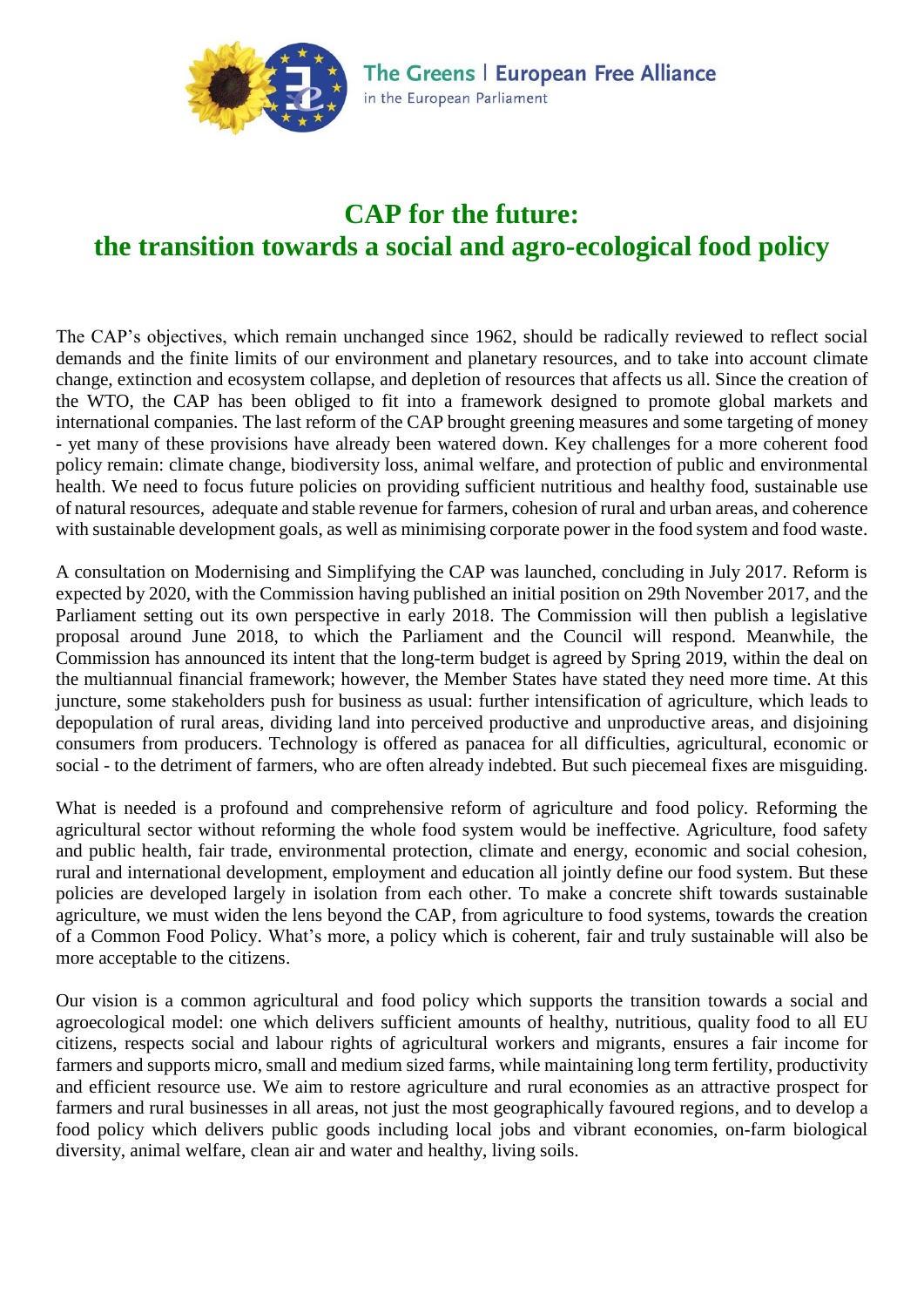# **Policy demands**

# **Part A: Society - Reinvigorating local economies, for vibrant rural communities**

- Re-distributing CAP funds access to land for farmers, not big business
- Fair farming, fair prices
- Maintaining small and diverse farm structures
- Food distribution and consumption in a sustainable production system
- Building resilient, fair rural economies for all, empowering local communities, creating jobs
- Ensuring policy coherence for development, to "Do No Harm"
- Putting people in control of the food system
- Improving public health

# **Part B: Environment - biodiversity, climate and animal welfare**

- Improving animal welfare
- Ecological infrastructure: farming with nature, for biodiversity and climate change adaptation
- Role of agriculture in climate action; beware of false fixes such as agrofuels and chemical no-till
- More funding for organic agriculture
- Higher Natura 2000 payments

# **Part C: Economy - Supporting farmers' autonomy and their role in the transition**

- Reducing input dependency and corporate control over food chains, increasing farmer autonomy
- Impartial, publicly funded farmer advisory systems  $\&$  participatory research to drive the transition
- Less CAP *à la carte*, more common action for common challenges
- Combat debt: shift from grants to loans may increase debt & reduce rural development results
- Prevent insurance schemes eating up increasingly limited Rural Development funds
- Avoiding the debt and dependency traps of precision farming, big machinery and big data lobbies
- Maintain the budget for the CAP, to fund a transition to sustainable agriculture and rural areas

# **A. Society - Reinvigorating local economies, for vibrant rural communities**

# **Re-distributing CAP funds - access to land for farmers, not big business**

There is a need for a new system of re-distributing direct payments based on new criteria. Hectare-based payments without both ceilings and conditionality upon strong and effective socio-ecological criteria are unacceptable: they lead to substantial leakage of public funds to non-farming landowners, and favour large farming operations which employ relatively few people and add little economic value to rural regions.

Presently, in the EU as a whole, 80% of the CAP subsidies are distributed to just 20% of the farms. In the context of ever more concentrated land, this policy has contributed to the disappearance of mostly smaller farm structures and loss of structural diversity. Furthermore, smaller farms and new entrants can no longer access land at a reasonable price. We need the following measures:

- Capping The EU should put a *50.000€ ceiling per farm per year on direct payments*, only to be exceeded if the farm supports a high number of quality jobs or has a high social and environmental performance.
- Redistribution to the first hectares *30% of the current total budget for direct payments should be reallocated to the first hectares of each farm.*
- The principle of public money for public goods any direct payments must be results-based, linked to criteria such as providing quality jobs, improving soil, water quality and animal welfare, boosting biodiversity etc.
- Respect of human and social rights of agricultural workers must be a condition of CAP subsidies.

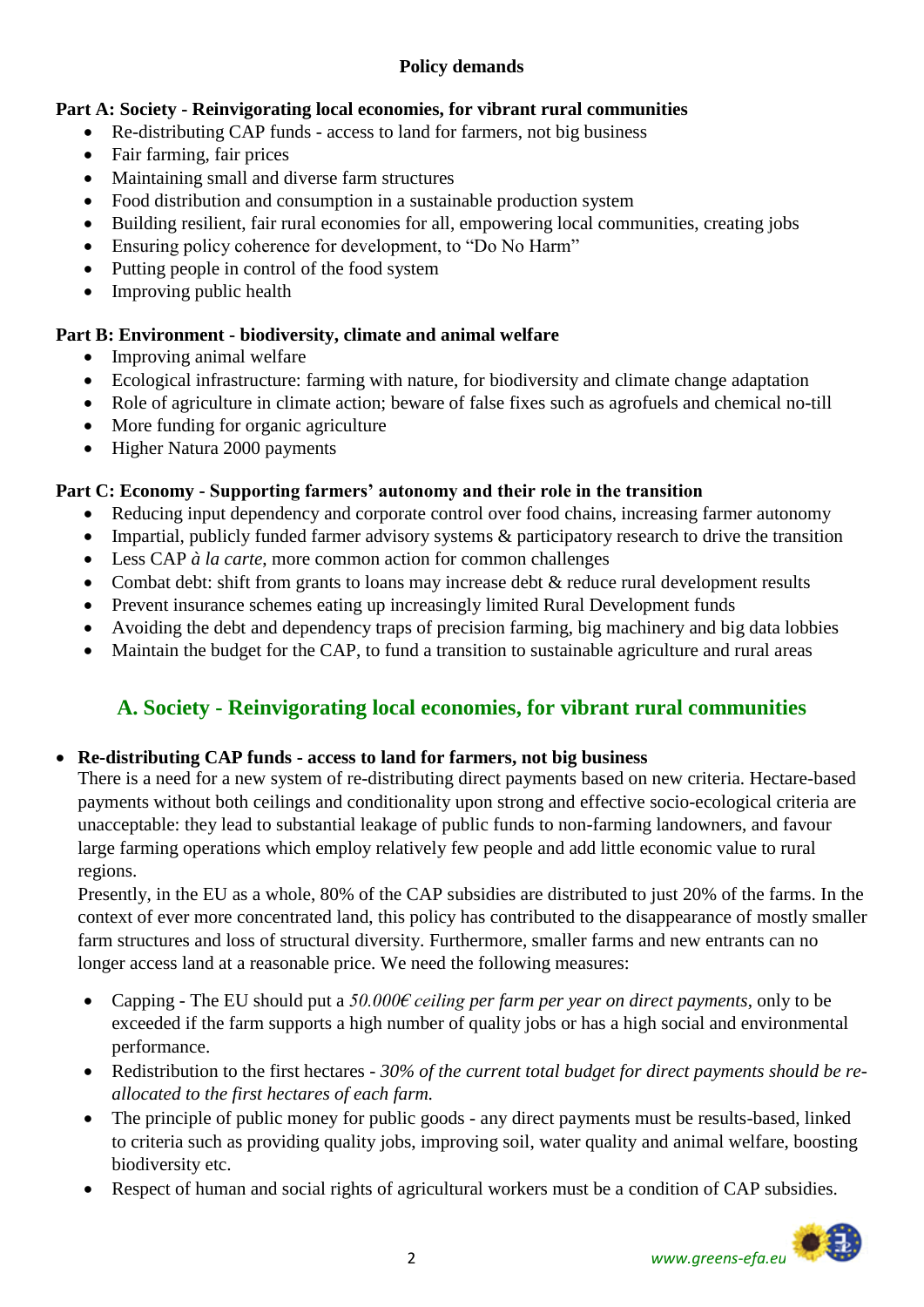Ownership structure - The *ultimate beneficial owner of a holding or farmland should be identified*, to ensure that large holdings cannot be split up into several smaller farms just to bypass the redistribution mechanisms. This also guards against land grabbing and land concentration.

## **Fair farming, fair prices**

Farmers are squeezed between exploitative relations with retailers or bad market prices for their produce caused by the WTO and corporate domination of the food chain on one hand, and increasing production costs and high input dependency on the other. Disproportionate buyer power, due to excessive buyer concentration in food supply chains, tends to depress farm-gate prices and final food quality. This means lower incomes for producers and their employees, with widespread negative economic and social impacts, as well as difficulties in investing in the transition to more sustainable production. In addition, a deregulated market approach has provoked further price instability and volatility, notably via overproduction. A key demand is *fair, remunerative prices for farmers that cover the costs of production and provide a decent income, through fair retailer and supermarket contracts and regulation*, as well as support for *direct sale schemes and local food chains*; for example, we need a trading mechanism that *ensures against dumping prices for fresh fruits and vegetables*. *More transparency is needed from all actors in the supply chain,*  enabling consumers to make informed decisions *and a new equilibrium of rights and obligations. Farmer autonomy and input independence should be promoted. A supply management system* can mitigate volatility by *matching supply to EU demand*, fairly distributing production volumes between regions and farmers, i.e. *mandatory limitation of production when necessary,* and matching livestock densities with the carrying capacity of the local environment.

# **Maintaining small and diverse farm structures**

Small farm structures maintain the socioeconomic fabric of the rural areas, and this multitude of supply chains ensures food security and resilience against shocks. We want to *ensure that the policy no longer ignores or neglects the smallest farm structures, but instead supports small farms to become economically, socially and environmentally sustainable*. Support for small and part-time farmers must consist of *comprehensive programmes*, looking beyond mere 'simplified procedures'. *Through the Farm Advisory System and participation in European Innovation Partnerships, the new policy should improve access for these farmers to knowledge and advice, financing*. *Farmers should be encouraged and supported in diversifying their activities: the Active Farmer rules should recognise those efforts, rather than excluding part-time farmers or those with diverse income streams*.

## **Food distribution and consumption in a sustainable production system**

A shift towards sustainable food systems cannot be achieved without involving the entire supply chain. Yet farmers cannot be expected to rethink their production model, nor consumers to radically reorient their purchasing patterns, without a major shift in the incentives running through food systems. To reinvigorate rural communities and make farming a profitable economic activity, *as much value added as possible should remain in the region of production*: we must work to orient European buying choices towards *short supply chains and direct sales*, to strengthen the position of producers, rebalance margins in favour of farmers, and bring producer and consumer closer. Farmers should be empowered *to work together cooperatively* to ensure *fair prices, which not only cover the production costs but also provide a respectful profit*. Consumption should be driven by *regional production, prioritising seasonally and locally produced quality food,* accompanied by a *drastic decrease in consumption of meat to sustainable levels*, to reduce impacts on health, biodiversity and climate; *meat consumption must switch to markedly lower volumes of high quality, high sustainability, locally sourced produce.* Citizens must be empowered to make informed choices for their health and environment, based on *clear food labelling and accessible public information*. *Public procurement rules for food should prioritise local and high-quality produce* (e.g. organic), especially for those on low income and in schools.

 **Building resilient, fair rural economies for all, empowering local communities, creating jobs** Our vision is vibrant rural areas that are attractive to live and work in, with diverse, interconnected local economies made up of small businesses. We want *continued investment in social infrastructure and support* 

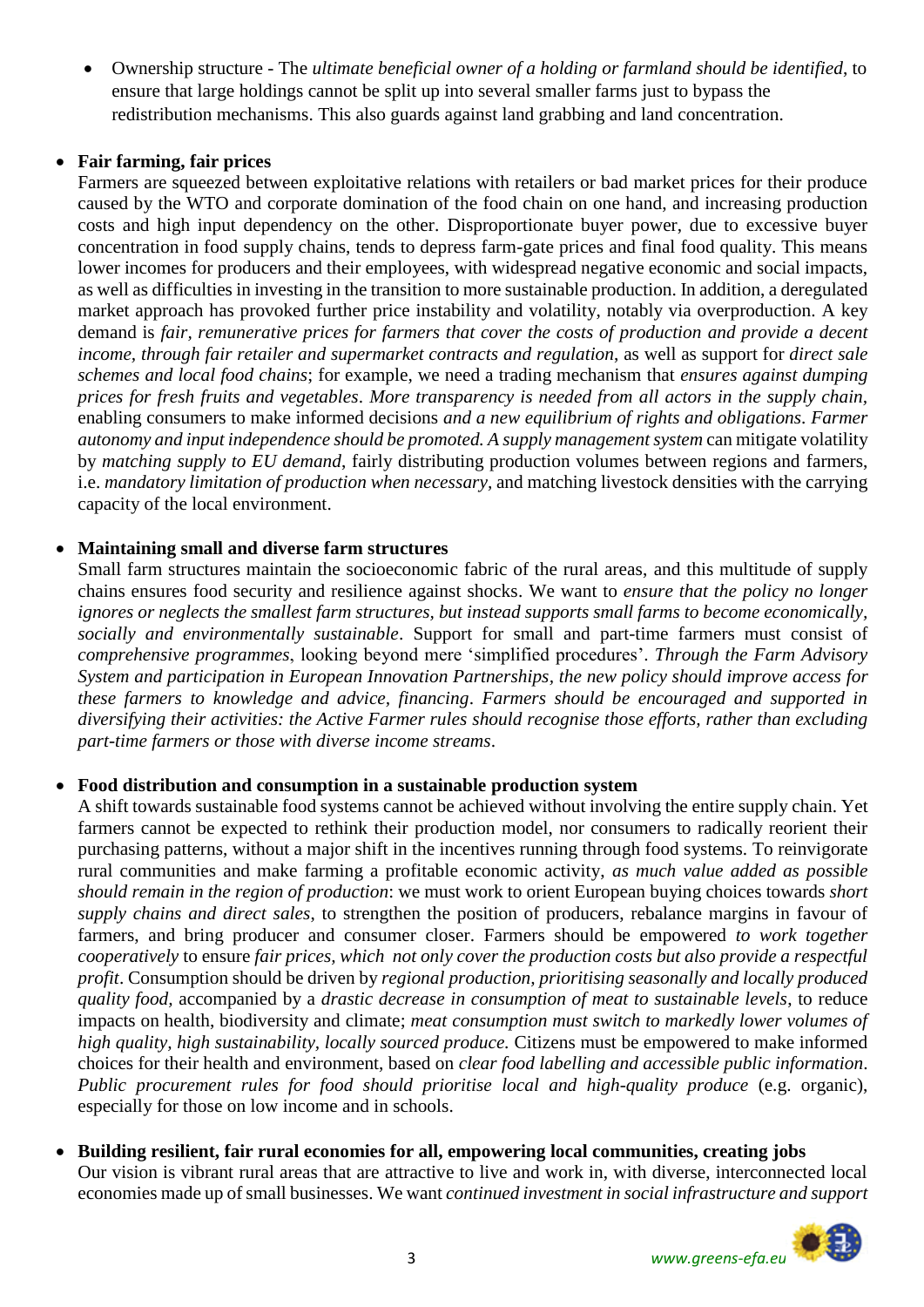*for community-led local development (CCLD) such as LEADER programmes* that help empower communities to develop according to their needs. We are concerned about continually reduced funding of beneficial rural development measures, and call for *ring-fencing of successful approaches such as CCLD, agri-environmental measures*, etc. We need *well-distributed local infrastructure, such as markets and slaughterhouses, etc.,* for food processing, allowing for diversification of rural economies, in order *to add and then retain value locally and regionally and ensure territorial cohesion*. We want a rural development policy that keeps hands on the land, and defends small farmers against land concentration, land grabbing and urban sprawl, while driving the transition to sustainable farming; rather than the declining public investment we have seen in recent years, we need *well-funded rural development* to counter and reverse rural depopulation, especially by women and youth. The policy should value the vital role of women in rural societies and support equal representation of women in economic and political structures.

#### **Ensuring policy coherence for development, to "Do No Harm"**

Even though export refunds will be phased out by 2018, the EU must re-think its often aggressively exportoriented policies and allow other countries to produce food for themselves, by *matching EU supply with EU demand* as far as possible. Outside of the EU, local populations are frequently facing environmental degradation and even infringement of their human rights, caused by our destructive consumption patterns, e.g. imports of soya for livestock feed and palm oil for processed food and biofuels. A first but desperately needed step is to *increase the share of EU vegetable protein production* and to *reduce dependence* on imported, mainly GM soya from deforestation or land-grabs. External effects of the CAP on developing countries e.g. dumping effects of subsidies, should be routinely monitored, enabling coherence with development, environment and climate policies and with human rights. Greens call to *re-launch the multilateral system, stopping bilateralism and submitting the WTO to international human rights, environmental and occupational health laws* and using them to *guarantee the right to food and food sovereignty*. We also call for coherence between the EU's agricultural and trade policies, in which smaller farmers often lose out.

## **Putting people in control of the food system**

Agriculture and food policy must gear the EU towards food sovereignty and local and regional food markets. Policy must enable farmers and consumers to produce and buy food which ensures fair income for farmers, and positive effects on nature, public health, animal welfare and climate. This means bringing producers and consumers closer, with effective farmer cooperation and awareness-raising among consumers. Alongside existing labelling schemes such as Geographical Indications (GIs), we need *better labelling of origin and production methods,* also for processed food and meals sold through public institutions and in restaurants, so consumers can make informed choices. We also must ensure *equal treatment of consumers across the EU* - including the right of consumers to be sure that same package in each member state contains the same product.

## **Improving Public Health**

Poor diet has been identified by the WHO as one of the greatest threats to public health. Non-communicable diseases, such as cancer, cardiovascular disease, obesity and diabetes, kill 40 million people each year (70% of deaths globally). Many key risk factors for these diseases are dietary: increasing amounts of certain animal proteins and highly-processed foods, pesticide residues and the overuse of antibiotics. Intensive industrial agriculture in particular meat production is also co-responsible for the air pollution that kills 450, 000 EU citizens annually. An EU food policy should provide EU citizens with sufficient, high quality, nutritious and healthy food and reduce its environmental and health impacts. *Raising citizens' awareness and providing them with the information to make sustainable consumer choice*s should be supported. Public food services must serve high quality and healthy meals, not meat from factory farms. We call for *promotion of a healthy, plant-based diet*, with higher food taxes to disincentivise unhealthy products, and lower taxes to incentivise healthy products such as fruits and vegetables.

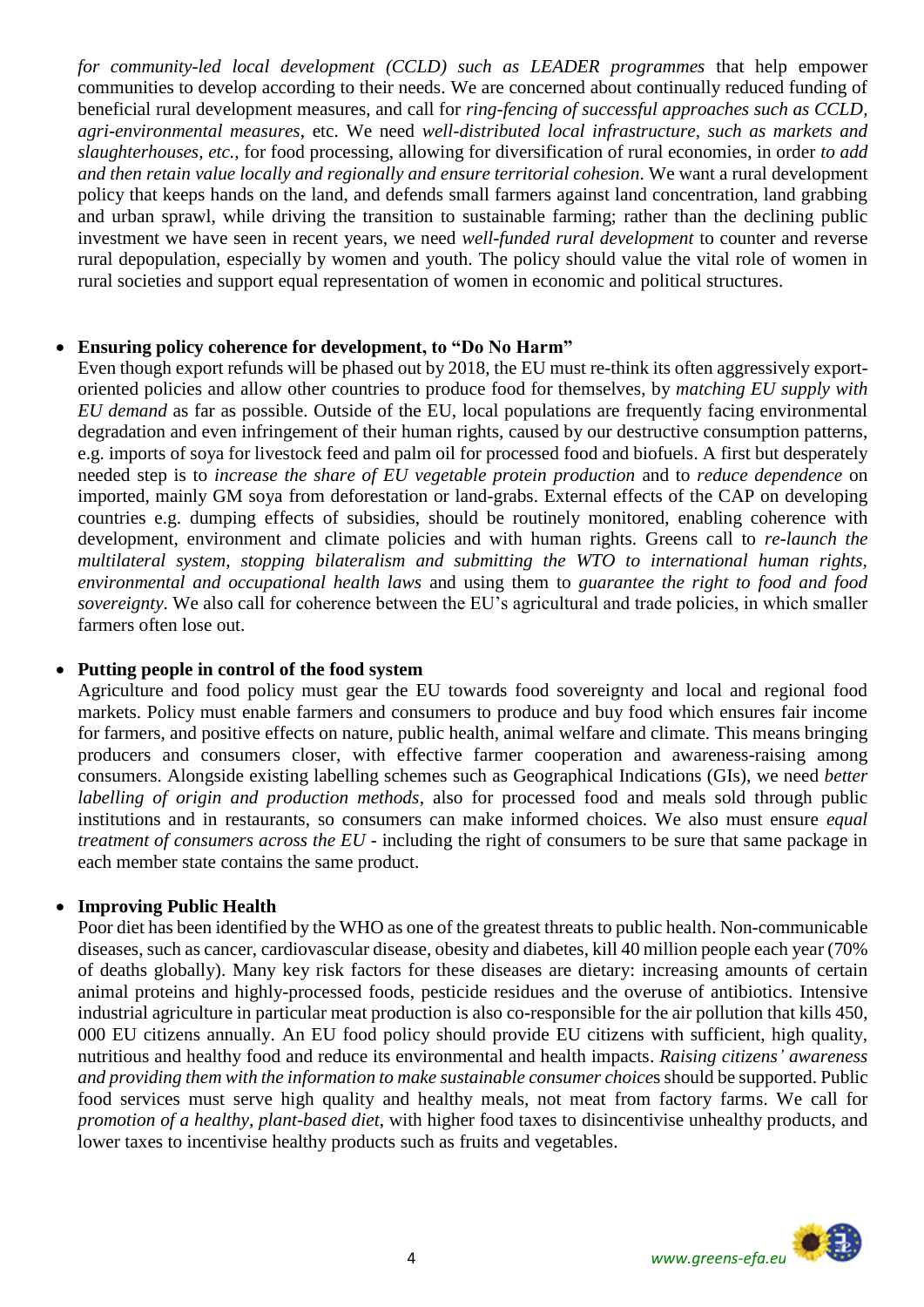# **B. Environment - biodiversity, climate and animal welfare**

#### **Improving Animal Welfare**

Although all animals are recognised in the EU Treaty as sentient beings, more work is needed to improve animal rights and ensure better implementation of existing animal welfare rules for the almost 9 billion farmed animals in the EU. We must move away from intensive industrial agriculture, especially factory farming reliant on rainforest-destroying soya imports and antibiotics. Demand for such meat must decrease along with livestock densities in such animal production; we must *raise animal welfare standards and prioritise improvements in animal husbandry*, notably to also *slow the development of antimicrobial resistance*. Therefore we call for an *end to EU-funded promotion schemes intended to maintain or increase the EU's current level of unsustainable animal production*, both for exported animal products and for consumption within the EU; we also call for *a ban on live animal exports* with limited exemptions for breeding animals. *Transport of animals to slaughterhouses must be limited to 4 hours or 300 km*. EU funding must support sustainable and *pasture based meat and milk production*. Currently, many millions of farm animals suffer from poor housing conditions: a substantial shift of funding is needed to ensure that a higher percentage of the *CAP budget will be devoted to improving animal housing systems and management practices* that effectively improve the welfare of farmed animals. A *required minimum spending on animal welfare should be set* under Rural Development and an EU-wide programme should be established to *support and improve implementation in the member states*.

#### **Ecological infrastructure: farming with nature for biodiversity and climate change adaptation**

Our soils are depleted, pollinators are dying, climate change brings more floods and droughts, eutrophication and algal blooms are choking our waters and killing our fish: biodiversity is plummeting as we live though a global extinction. Key ecological processes upon which agriculture relies are collapsing, as they are replaced by external chemical inputs. We need to build up biodiversity to kick start ecological processes: boosting pollination, building topsoil and sinking carbon, closing nutrient cycling loops to prevent eutrophication, regulating the water cycle, using beneficial species to manage pests and nourish crops. All these natural processes rely on biodiverse agro-ecosystems; they can allow long-term productivity and fertility, reducing and replacing chemical input dependency and, crucially, mitigating against floods and droughts and ensuring resilience against climate change, the biggest challenge we have ever faced. Key areas of action to invest in biodiversity and nature-based solutions are:

- *Replacing pesticide use with agronomic practices and non-chemical alternatives* that manage pests, so that mechanical, physical and biological methods are always used first; using organic and agroecological techniques will mean less susceptibility to pests in the first place and secondly will boost beneficial species in the agro-ecosystem that can do the job of plant defence and nutrition.
- *Effective areas of ecological infrastructure* The underlying agroecological logic must be to break up monocultures (both of arable and permanent crops) with structural & biological diversity. These areas should be effective to boost biodiversity and be allowed to function ecologically, providing habitat for pollinators and beneficial predators to control pests, reducing soil erosion, and cycling nutrients and water.
- *Replace monocultures with crop rotation with legumes -* we call for *crop rotations including leguminous plants on all arable land*, which can now be controlled via EU satellites. Rotation breaks pests' reproductive cycles and rather than the resource depletion typical of monocultures, a leguminous component instead enriches the soil via nitrogen fixation, and can create local markets for food & feed legumes, replacing imported soya. *Smaller scale farmers should be empowered to work together on larger rotations*.
- *Bring soils back to life by re-booting soil ecology via composting and cutting erosion*. Humification will rebuild and deepen topsoils, protecting crops from floods and droughts, as well as sinking carbon. Beneficial species in a living, biodiverse soil also provide crops with defence, water and nutrition.
- *More trees in agricultural landscapes* will prevent soil erosion and increase biodiversity, defending against the floods and droughts that will become more common with climate change. *Incorporation of agroforestry* methods in both arable and pasture systems also brings resource synergies and extra

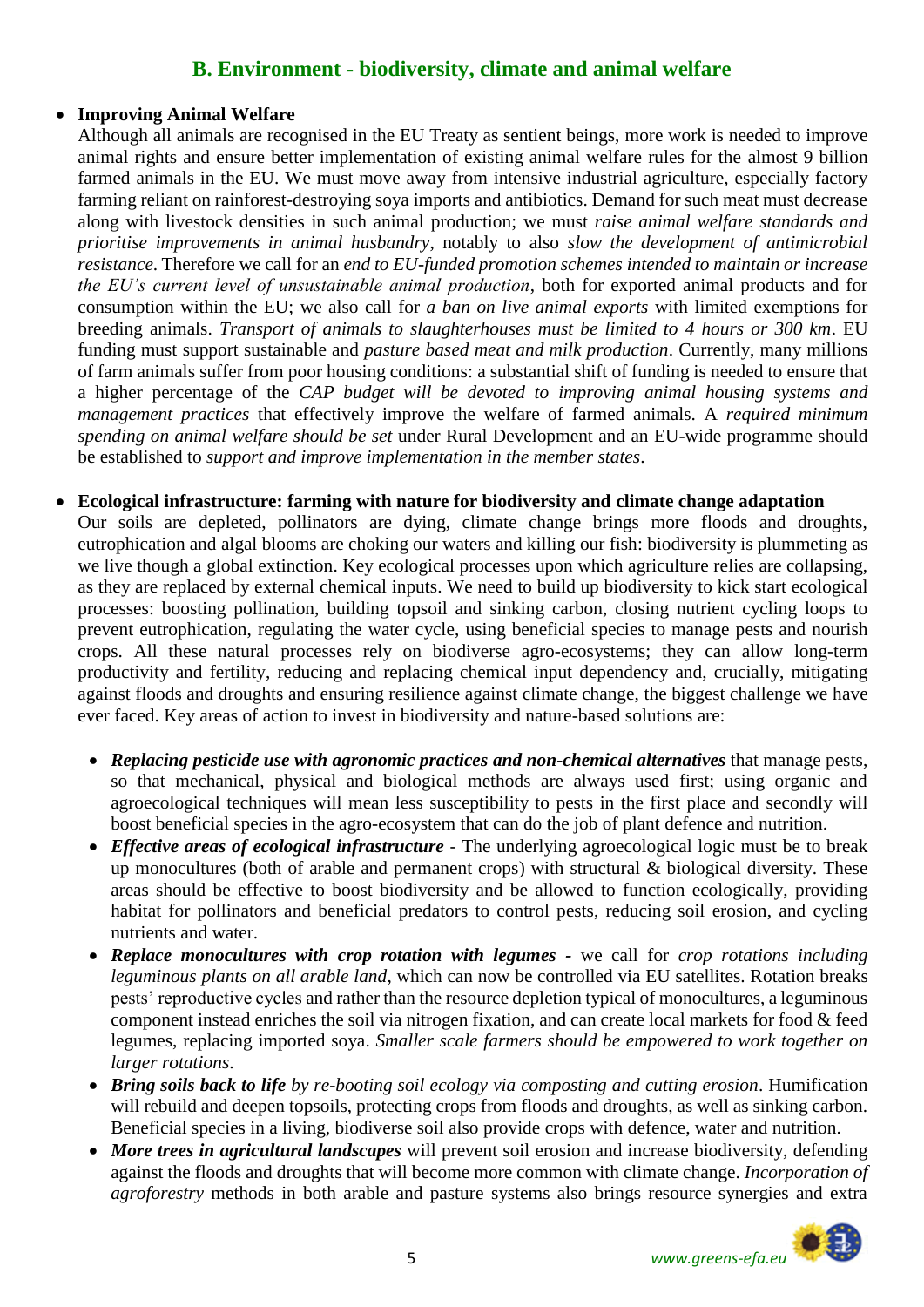income in the medium term via fruit and timber. *We call for a full reversal of the old CAP logic that "grass is good, trees are bad"*.

## **Role of agriculture in climate action; beware of false fixes such as agrofuels and chemical no-till**

Producing one tenth of the EU's emissions, agriculture can and must play a role in climate change mitigation. *Living, healthy topsoils can sink atmospheric carbon*, albeit temporarily. *Nitrogen-fixing bacteria in the soil and in legume roots can provide protection and nutrition*, without resorting to emissionintensive synthetic agrochemicals. *Grass-fed and pasture based animal rearing* is more climate and environment friendly than systems based on imported feed and *should be incentivised with coupled payments*.

But we *caution against misleading technical fixes*, like chemical no-till or 'conservation agriculture', which, reliant on herbicides like glyphosate, continues input dependency and does not improve soil ecology or sink carbon effectively. Also, GMOs are much less efficient in adapting to climate change than traditional breeding methods, especially farmers saving seed, while they increase input dependency and corporate control of the food chain. Synthetic biology is no panacea either, potentially impacting on smaller farms and encouraging biopiracy through patents on life.

Similarly, not only do *biomass-based fuels have an intrinsic carbon cost*, but their *over-extraction reduces the capacity of carbon sinks; it is vital to protect the ecological functioning of peatlands and forests*. Foodand feed-based agrofuels including imported *soya and palm oil displace food production and drive deforestation*, with related greenhouse gas emissions and impacts on biodiversity. They are responsible for land grabbing and increasing land and food prices, most clearly felt in the developing world. *Only agrofuels that meet strict sustainability criteria, and actually save on GHG emissions, taking into account emissions from indirect land use change, can be regarded as renewable energy*. *Any public support should be limited to more advanced biofuels made from waste materials that cannot be used earlier in the waste hierarchy, and where safeguards are in place to ensure protection of human rights*.

## **Higher Natura 2000 payments**

Current payments for Natura 2000 are insufficient and do not represent their high value to society. Farmers in protected areas face higher demands and requirements. To incentivise their role in safeguarding environmental assets, *farmers should receive higher Natura payments for providing us with public goods*.

## **More funding for organic agriculture**

This land use has grown from 2% in 2010 to 6%; as this sector grows it should *remain the forerunner of sustainable food systems*; *organic farming techniques should also be mainstreamed using the CAP-funded farm advisory systems and innovation platforms (EIP), to reduce and replace agrochemical inputs*.

# **C. Economy - Supporting farmers' autonomy and their role in the transition**

## **Reducing input dependency and corporate control over food chains, increasing farmer autonomy**

The decline of mixed farming has led to specialised arable production propped up by artificial inputs, notably fertilisers, and specialised livestock farming which produces too much waste. Agricultural systems could benefit from the circular economy principles; *linking local livestock and arable farming can create closed-loop nutrient cycles*, reducing the eutrophication in our rivers, lakes and seas. As the experience of organic agriculture shows, *resilience in agroecosystems can also lead to greater autonomy and financial stability for farmers*, as their input costs can be reduced:

 Total input costs for EU farmers climbed on average by almost 40% between 2000 and 2010. Currently, EU agriculture is highly dependent on imported inputs that add to farmers' production costs. Soya in particular comes mainly from GM/pesticide monocultures in the US or from destruction and land grabbing of tropical forests and savannahs in South America. We propose a *protein strategy* that *replaces imported soya with home-grown leguminous crops, as part of a longer rotation on all arable*  land, stimulating local and regional markets in feed. The protein strategy must bring milk and meat

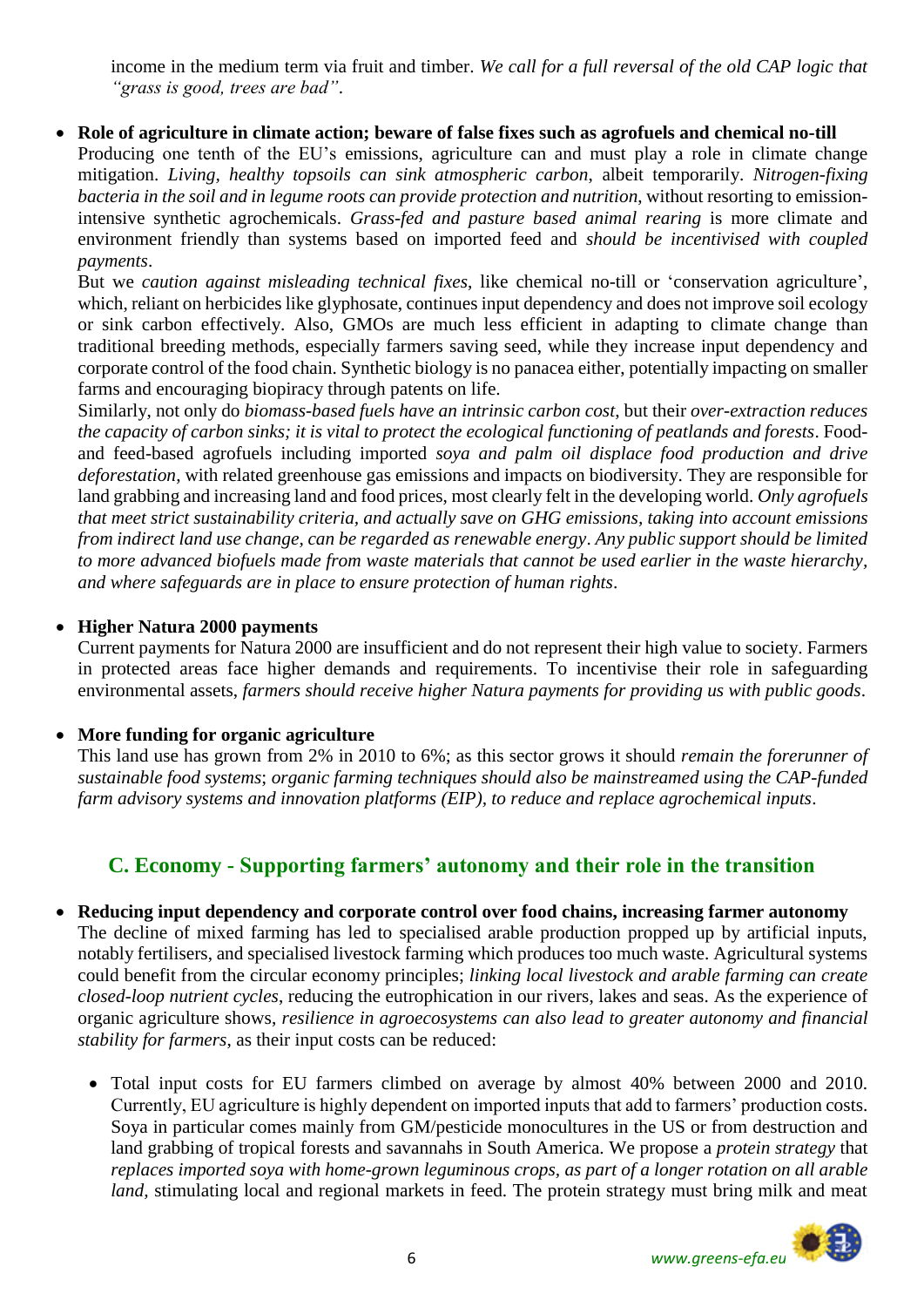production down to a sustainable level, sufficient for the EU. We also must *encourage more pasturefed systems*, as cows have co-evolved to transform grass into proteins, at lower but more sustainable output. *The calculation of the EU's protein needs should not assume the continued overproduction of milk*, by cows fed on soya like bodybuilders.

- Farmers are increasingly dependent on buying seed from an ever-smaller number of increasingly powerful agrochemical corporations, in the context of restrictive and unnaturally uniform seed rules. In the last 100 years, some [75% of plant genetic diversity has been lost,](http://www.fao.org/docrep/007/y5609e/y5609e02.htm) as a consequence of abandoning multiple local varieties in favour of genetically uniform varieties of a narrower range of species. Livestock diversity suffers the same trend. Our vision is for seed freedom, based on *farm-saved seed systems and seed exchanges that ensure genetically diverse, locally adapted crops that can rapidly evolve to the challenges of climate change*.
- Livestock breeding is also becoming more concentrated, especially chickens, with animals being bred for factory farming conditions and unsustainably high yields, so that animal welfare is low and veterinary bills are high. *The CAP should support better a wide variety of animal breeds, to allow farmers access to the widest genetic diversity of healthy, resilient animals*, also for organic production.
- **Impartial, publicly funded farmer advisory systems & participatory research to drive the transition** Considering challenges like climate change and biodiversity, agriculture research has an important role to play to provide more support for the transition to an agro-ecological food and farming system. *Participatory research*, co-creating and sharing knowledge and successful approaches "farmer-to-farmer" are among the most effective methods to assist farmers in the shift to genuinely sustainable farming practices, alongside exchange between implementing authorities. The European Innovation Partnership (EIP) brings together researchers, farmers and other practitioners, and can be used to test and spread agro-ecological practices through a participatory, community-based approach. *More money should be spent on research for organic farming*: Currently, the percentage of research funds spent on organic farming is lower than the percentage of area farmed organically in the EU. *Publicly funded farm advisory systems* are vital to inform farmers of the benefits of shifting their production system and the means of doing so. It is vital to *redress the existing bias in advisory services which currently favour agrochemical use*, and instead to *properly implement strict integrated pest management (IPM) as required in the sustainable use of pesticides directive, ensuring that synthetic pesticides are a last resort, after agroecological techniques.*

## **Less CAP** *à la carte,* **more common action for common challenges**

The voluntary nature of many measures, brought about by the Member States' pursuit of narrow interests during the last reform, have resulted in a CAP *à la carte*. Typically many options are not taken up, due to inertia against change and strong lobbies preserving the status quo. This is a particular obstacle in seeking a *fairer redistribution of direct payments*, both within and between member states, particularly old and new. Funds are also incoherently attributed, e.g. rural development funds are used to prioritise competitiveness at the expense of environmental, social and employment aims, often in sectors which already over-produce: *the CAP should not support or invest in unsustainable development*. Misuse and unfair distribution fuels nationalist/populist trends, and a growing feeling of unfair competition amongst EU farmers. We want a CAP that ensures fair and equal support for all farmers, rewarding more those who contribute more to ecology and sustainability. The challenges rural areas face are common to the whole of the EU and need common action; the COM would be failing in its duty if didn't deliver this, leaving implementation as optional for Member States: *no Member State can hope to meet these social, environmental and economic challenges alone. The CAP must be genuinely common, not a series of individual national policies.* 

## **Combat debt: a shift from grants to loans may increase debt & reduce rural development results**

Debt, high production costs and non-remunerative prices jeopardise many farms' survival. With many farmers already in debt and/or unable to make profits, it is illogical to consider a shift from grants to loans as a panacea. Many banking services already present in the CAP basic acts are crucial, e.g. credits, mutual funds and savings accounts. But *loan-based 'Financial Instruments' pose considerable risks; they are new and untested, include private funds, and, of course, must be repaid*. Financial instruments must not turn

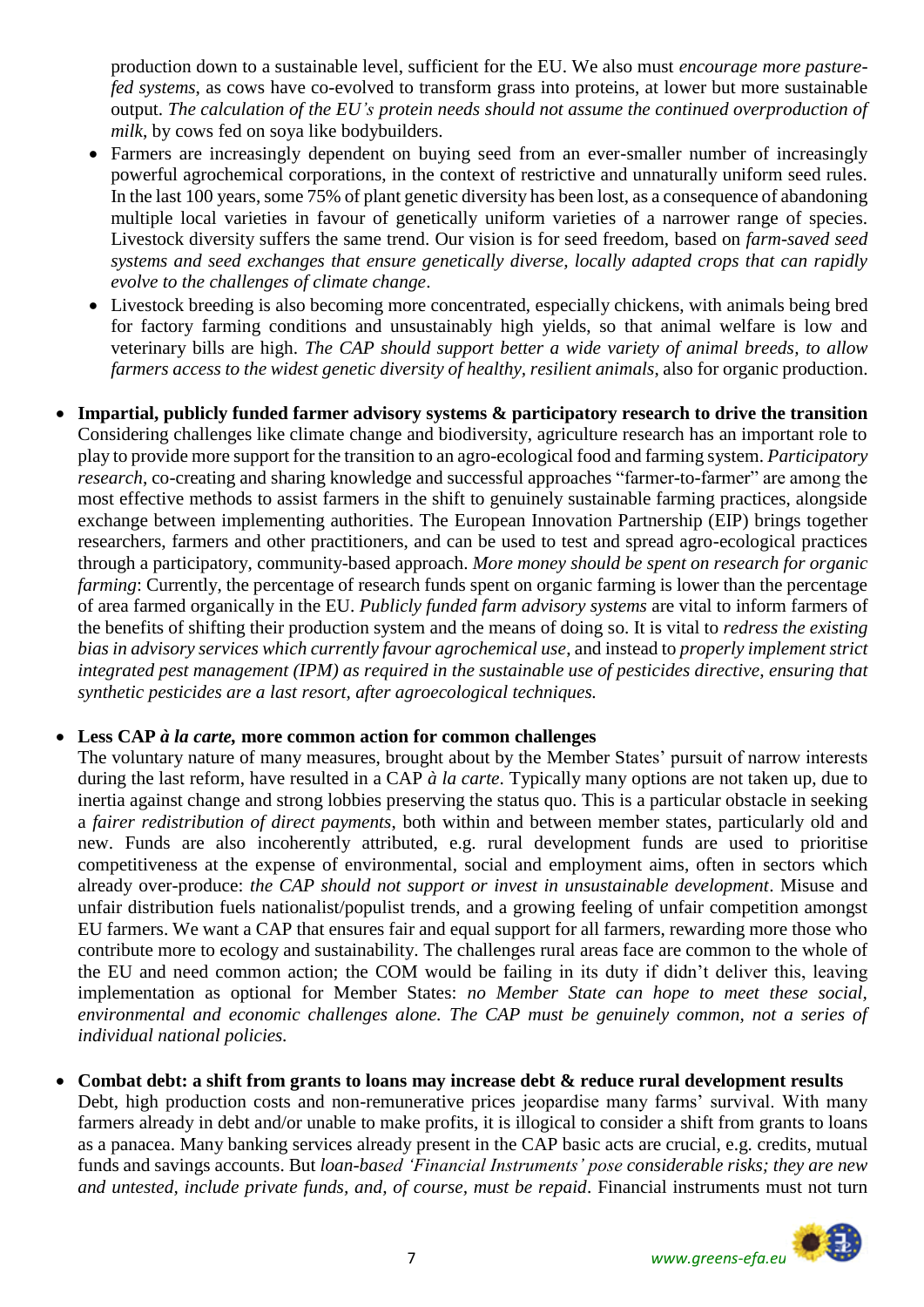farmers into subsidised captive customers of banks and private credit companies. If used well, they might reduce funding pressure elsewhere, for public goods or community-based projects - but there must be *safeguards to ensure they do not increase indebtedness* in rural communities, especially if the Commission intends to broaden their use.

# **Prevent insurance schemes eating up increasingly limited Rural Development funds**

We see an ongoing risk that Rural Development funds will be siphoned off to insurance schemes, 'riskmanagement tools' and income-stabilisation systems, which were incorporated in the last CAP reform; in the Omnibus mini-reform this was further expanded even beyond WTO limits. We should not seek to emulate the now-discredited farm policy of the USA, which would leave little for traditional Rural Development measures, intended to boost rural infrastructure and biodiversity for the benefit of farmers within wider rural communities. *The best insurance against climate change is to adapt farming and land use practices to become resilient, e.g. rebuilding topsoil, and the best insurance against pests is dismantling monocultures and increasing structural diversity e.g. through crop rotation.* We already made this clear in the last reform round, when it first emerged; now it is policy, we want evidence of how effective and efficient this use of public funds really was.

- **Avoiding the debt and dependency traps of precision farming, big machinery and big data lobbies**  Mega-machinery and chemical input/seed lobbies aim to shift CAP money toward funding huge machines for farmers, justifying it as 'innovation' using 'big data.' Farmers are pushed to buy machines; the collected data is owned and sold on by the machinery companies; then farmers are targeted by input companies. Misusing the already strained Rural Development funds in this way would further lock farmers into input dependency and further debt. Whilst there is considerable scope for technologies - e.g. *predictive models* to forecast extreme weather/pest outbreaks, and plan farm work and interventions accordingly - we must beware of the not-so-hidden agenda of the 'innovation' and 'big data' lobbies. Precision farming may help to reduce water and pesticide use, but it fundamentally assumes a sterile soil and impoverished biodiversity. In contrast, *a living soil works as a buffer for both pest and nutrient management*, meaning less need to resort to pesticides and fertilisers in the first place. *Low-tech methods can be equally or more effective*, *are more appropriate for smaller or remote upland farms, and engender less debt or input dependency*.
- **Maintain the budget for the CAP, to fund a transition to sustainable agriculture and rural areas** We strongly object to the current way funds are spent or distributed - the status quo is not an option and the way we use these EU funds must be radically changed. *Farmers must be supported if they are to change their practices to become more sustainable*, as in the short term the transition is financially risky. To achieve our many objectives, *we must maintain the CAPs current share of the budget to invest into the transition to sustainability*.

# **Conclusion**

# **Maintain funding for the transition to a socially, economically and ecologically sustainable agriculture and food system in the post-2020 CAP Budget**

The current CAP represents about 40% of the EU budget. In the negotiations on the post-2020 multiannual financial framework, Brexit will decrease the overall available budget, whilst also increasing the challenges rural areas and farmers are facing. Yet we cannot afford any further delay to the transition towards a socially and environmentally sustainable farming and food systems. This ambition must not be held hostage to an uncertain budget, as during the previous budget negotiations, when the multiannual financial framework was negotiated before it was sure what the CAP would contain. If farmers are to make a transition to sustainable systems, they should be encouraged and obliged to do so by use of public funds to support them during that transition at least, as sustainable agriculture is in the public interest. Pressure to reduce rural development funds, or to shift public money towards insurance companies and banks, must be resisted. We must maintain funding for the transition but fundamentally rearrange it, to make a food production system fit for the immense societal challenges we face, not least climate change.